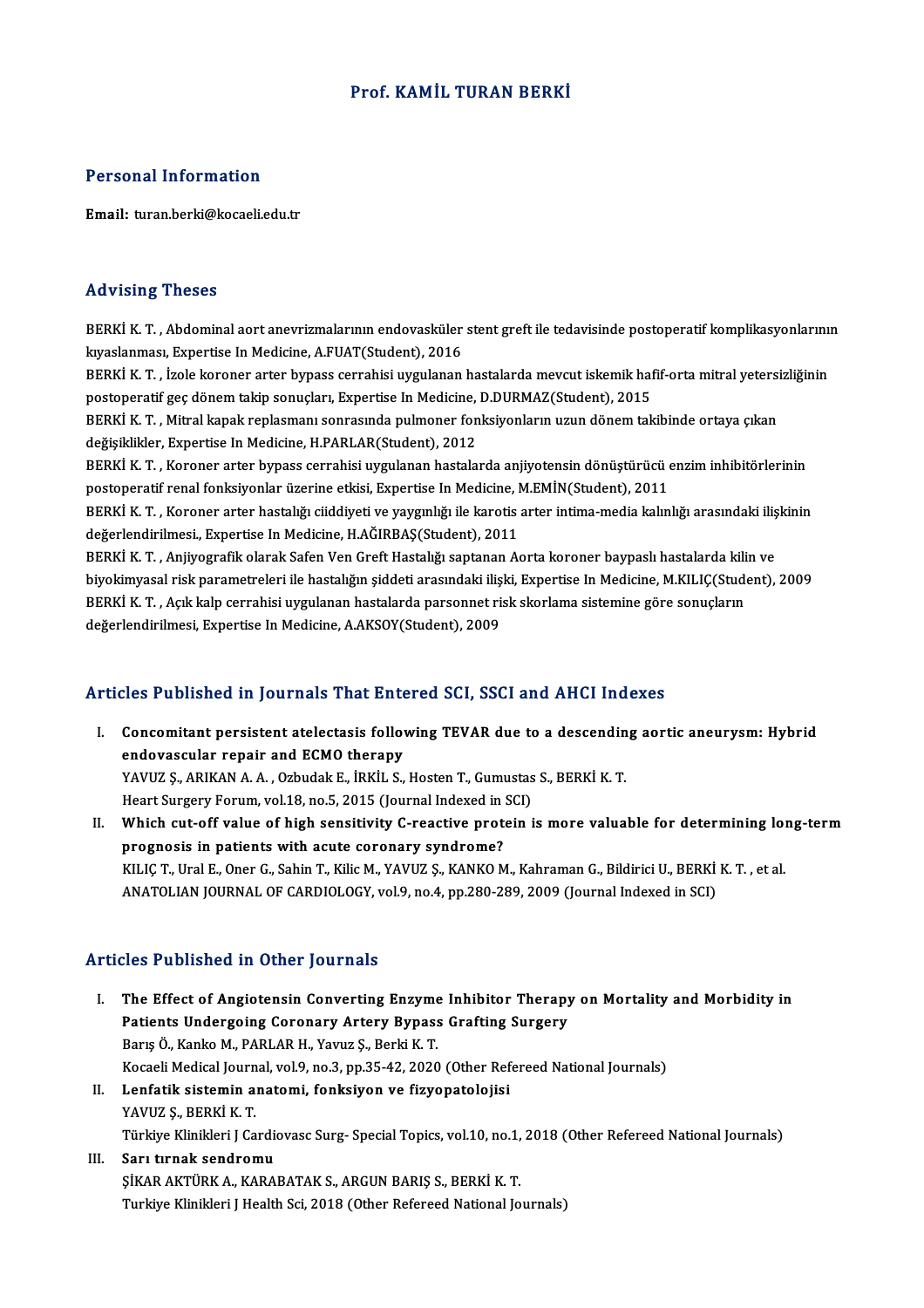IV. The best localization for a long term port catheter comparison of jugular and subclavian access in<br>encolegy patients The best localizati<br>oncology patients The best localization for a long term port catheter comparison<br>oncology patients<br>ozbudak E., De c., Akgül A.g. , ŞAHİN D., YAVUZ Ş., Gulastı F., BERKİ K. T.<br>Italian journal of vacaylar and andevessular surgery yefficial jo

oncology patients<br>ozbudak E., De c., Akgül A. g. , ŞAHİN D., YAVUZ Ş., Gulastı F., BERKİ K. T.<br>Italian journal of vascular and endovascular surgery : official journal of the Italian Society of Vascular and<br>Endovascular Sur ozbudak E., De c., Akgül A. g. , ŞAHİN D., YAVUZ Ş., Gulastı F., BERKİ K. T.<br>Italian journal of vascular and endovascular surgery : official journal of the Italian Society (<br>Endovascular Surgery., vol.21, pp.139-144, 2014 Italian journal of vascular and endovascular surgery : official journal of the Italian Society of Vascular and<br>Endovascular Surgery., vol.21, pp.139-144, 2014 (Refereed Journals of Other Institutions)<br>V. Akut koroner sendr

Endovascular Surgery., vol.21, pp.139-144, 2014 (Refereed Journals of Other Institutions)<br>Akut koroner sendromlu hastalarda yüksek duyarlı C-reaktif proteinin uzun dönem prognozu<br>belirlemede hangi kestirim değeri daha değe Akut koroner sendromlu hastalarda yüksek duyarlı C-reaktif proteinin uzun dönem prognozu<br>belirlemede hangi kestirim değeri daha değerlidir?<br>Kilic T., URAL E., Oner G., ŞAHİN T., Kiliç M., YAVUZ Ş., KANKO M., KAHRAMAN G., B Anadolu Kardiyoloji Dergisi, vol.9, no.4, pp.280-289, 2009 (Other Refereed National Journals)

## Refereed Congress / Symposium Publications in Proceedings

I. [EP-294] Alt ekstremite iskemi reperfüzyon oluşturulan sıçanlarda silostazol ve naftidrofuril'in kalp roca dongross 7 symposiam i asiloations in i rococamgs<br>[EP-294] Alt ekstremite iskemi reperfüzyon oluşturulan sıçanlarda silostazol ve naftidrofuril'in ka<br>dokusundan oksidanantioksidan sistem üzerine etkisiPOSTER BİLDİRİLE EP-294] Alt ekst<br>dokusundan oksi<br>201624:061-194<br>Gülest Ö.E. YAVUZ dokusundan oksidanantioksidan sistem üzerine etkisiPOSTER BİLDİRİLER. Turk Gogus Kalp Dan<br>201624:061-194<br>Gülaştı Ö. F. , YAVUZ Ş., ARIKAN A. A. , ERALDEMİR F. C. , ACAR E., ÖZSOY Ö. D. , KUM T., ŞAHİN D., BERKİ K. T<br>Türk K

201624:061-194<br>Gülaştı Ö. F. , YAVUZ Ş., ARIKAN A. A. , ERALDEMİR F. C. , ACAR E., ÖZSOY Ö. D. , KUM<br>Türk Kalp ve Damar Cerrahisi Derneği 14. Kongresi, Turkey, 3 - 06 November 2016<br>LÖR 011Endovesküler abdeminal sert enevri Türk Kalp ve Damar Cerrahisi Derneği 14. Kongresi, Turkey, 3 - 06 November 2016<br>II. [ÖP-01]Endovasküler abdominal aort anevrizma onarımı sonrasıkomplikasyonların öngörülmesinde

Türk Kalp ve Damar Cerrahisi Derneği 14. Kongresi, Turkey, 3 - 06 November 2016<br>[ÖP-01]Endovasküler abdominal aort anevrizma onarımı sonrasıkomplikasyonların öngörülmesi<br>St. George ve Siena riskskorlama sistemlerinin karşı [ÖP-01]Endovasküler abdominal aort an<br>St. George ve Siena riskskorlama sistemle<br>Turk Gogus Kalp Dama 201624:001-005<br>ABIKAN A A - VAVUZ S- BERKI K-T St. George ve Siena riskskorlam<mark>.</mark><br>Turk Gogus Kalp Dama 201624:<br>ARIKAN A.A., YAVUZ Ş., BERKİ K. T.<br>Türk Kalp ve Damar Carrabisi Darna Turk Gogus Kalp Dama 201624:001-005<br>ARIKAN A. A. , YAVUZ Ş., BERKİ K. T.<br>Türk Kalp ve Damar Cerrahisi Derneği 14. Kongresi 2016, Turkey, 3 - 06 November 2016

ARIKAN A. A. , YAVUZ Ş., BERKİ K. T.<br>Türk Kalp ve Damar Cerrahisi Derneği 14. Kongresi 2016,<br>III. PP-138 A Pseudoaneurysm of the Ascending Aorta<br>Orbudak E. YAVUZ S. ABIKAN A. A. Durmar D. Ömer Fer Ozbudak E., YAVUZ Ş., ARIKAN A. A. , Durmaz D., Ömer Faruk G., MİRHANOĞULLARI A. F. , Aydın A., KANKO M.,<br>BERKİ K. T. PP-138 A I<br>Ozbudak E.,<br>BERKİ K. T.<br>11th INTEP Ozbudak E., YAVUZ Ş., ARIKAN A. A. , Durmaz D., Ömer Faruk G., MİRHANOĞULLARI A. F. , Aydın A., KANKO M.,<br>BERKİ K. T.<br>11th INTERNATIONAL CONGRESS OF UPDATE IN CARDIOLOGYAND CARDIOVASCULAR SURGERY, 26 - 29 March<br>2015. val11

BERKİ K. T.<br>11th INTERNATIONAL CON<br>2015, vol.115, pp.158-159<br>EP. 2291Aert keerktesye 11th INTERNATIONAL CONGRESS OF UPDATE IN CARDIOLOGYAND CARDIOVASCULAR SURGERY, 26 - 29 Marc<br>2015, vol.115, pp.158-159<br>IV. [P-339]Aort koarktasyonunun eşlik ettiği asendan aort anevrizmasındaiki aşamalı yaklaşım: Olgu<br>2011-

2015, vol.115, pp.158-159<br>[P-339]Aort koarktasyonunun eşlik ettiği asendan aort anevrizmasındaiki aşamalı yaklaşım: Olgu<br>sunumuDOKTOR POSTER BİLDİRİLER. Turk Gogus Kalp Dama 201422:263Turk Gogus Kalp Dama<br>Sunnl 1, 2014 [P-339]Aort ko<br>sunumuDOKTC<br>Suppl 1, 2014<br>Ersen Ö. Durma sunumuDOKTOR POSTER BİLDİRİLER. Turk Gogus Kalp Da<br>Suppl 1, 2014<br>Ersan Ö., Durmaz D., ARIKAN A. A. , YAVUZ Ş., KILIÇ T., BERKİ K. T.<br>12. Türk Kalp ve Damar Carrabisi Kangrasi Turkay 20 Ostabar. (

11, 2014<br>13. Türk Kalp ve Damar Cerrahisi Kongresi, Kılılç T., BERKİ K. T.<br>13. Türk Kalp ve Damar Cerrahisi Kongresi, Turkey, 30 October - 02 November 2014

V. P091Total kalça artroplastisine sekonder gelişen dev sol eksternal iliak arter anevrizmasının 13. Türk Kalp ve Damar Cerrahisi Kongresi, Turkey, 30 October - 02 November 2014<br>P091Total kalça artroplastisine sekonder gelişen dev sol eksternal iliak arter anevrizmasın<br>endovaskuler stent ile tedavisi:olgu sunumuE-POST P091Total ka<br>endovaskule<br>201225:308<br>vAVUZS Orb endovaskuler stent ile tedavisi:olgu sunumuE-POSTER BİLDİRİLER. Turk Go<br>201225:308<br>YAVUZ Ş., Ozbudak E., GÜMÜŞTAŞ S., Durmaz D., ARIKAN A. A. , KANKO M., BERKİ K. T.<br>TÜRK KALB V.Q DAMAR CERRAHİSİ DERNEĞİ 12 JU USAL KONCRES

201225:308<br>YAVUZ Ş., Ozbudak E., GÜMÜŞTAŞ S., Durmaz D., ARIKAN A. A. , KANKO M., BERKİ K. T.<br>TÜRK KALP ve DAMAR CERRAHİSİ DERNEĞİ 12. ULUSAL KONGRESİ, Turkey, 8 - 11 November 2012 YAVUZ Ş., Ozbudak E., GÜMÜŞTAŞ S., Durmaz D., ARIKAN A. A. , KANKO M., BERKİ K. T.<br>TÜRK KALP ve DAMAR CERRAHİSİ DERNEĞİ 12. ULUSAL KONGRESİ, Turkey, 8 - 11 November 2012<br>VI. A catastrophic complication of endovascular

# TÜRK KALP<br>A catastrop<br>aneurysm<br><sup>VAVUI7 S - P/</sup> A catastrophic complication of endovascular stent-graft re<mark>g</mark><br>aneurysm<br>YAVUZ Ş., PARLAR H., HOŞTEN T., ÇİFTÇİ E., KANKO M., BERKİ K. T.<br>50th The European Society for Cardiouscular Surgery Internation aneurysm<br>YAVUZ Ș., PARLAR H., HOȘTEN T., ÇİFTÇİ E., KANKO M., BERKİ K. T.<br>59th The European Society for Cardiovascular Surgery International Congress, 15 - 18 April 2010<br>The effects of ilengest en ischemie (reperfusion ini

## YAVUZ Ş., PARLAR H., HOŞTEN T., ÇİFTÇİ E., KANKO M., BERKİ K. T.<br>59th The European Society for Cardiovascular Surgery International Congress, 15 - 18 April 2010<br>VII. The effects of iloprost on ischemia/reperfusion inju 59th The European Society for Cardiovascular Surgery I<br>The effects of iloprost on ischemia/reperfusion in<br>YAVUZ Ş., PARLAR H., KANKO M., HOŞTEN T., BERKİ K. T.<br>50th The European Society for Cardiovascular Surgery I. The effects of iloprost on ischemia/reperfusion injury and inflamation following CABG<br>YAVUZ Ş., PARLAR H., KANKO M., HOŞTEN T., BERKİ K. T.<br>59th The European Society for Cardiovascular Surgery International Congress, 15 - YAVUZ Ş., PARLAR H., KANKO M<br>59th The European Society for (<br>VIII. Pericardial cyst case report<br>VAVUZ S. KANKO M. BABLAR U

59th The European Society for Cardiovascular Surgery Internation<br>Pericardial cyst case report<br>YAVUZ Ş., KANKO M., PARLAR H., HOŞTEN T., TOPÇU S., BERKİ K. T.<br>50th The European Society for Cardiovascular Surgery Internation

Pericardial cyst case report<br>TAVUZ Ş., KANKO M., PARLAR H., HOŞTEN T., TOPÇU S., BERKİ K. T.<br>59th The European Society for Cardiovascular Surgery International Congress, 15 - 18 April 2010